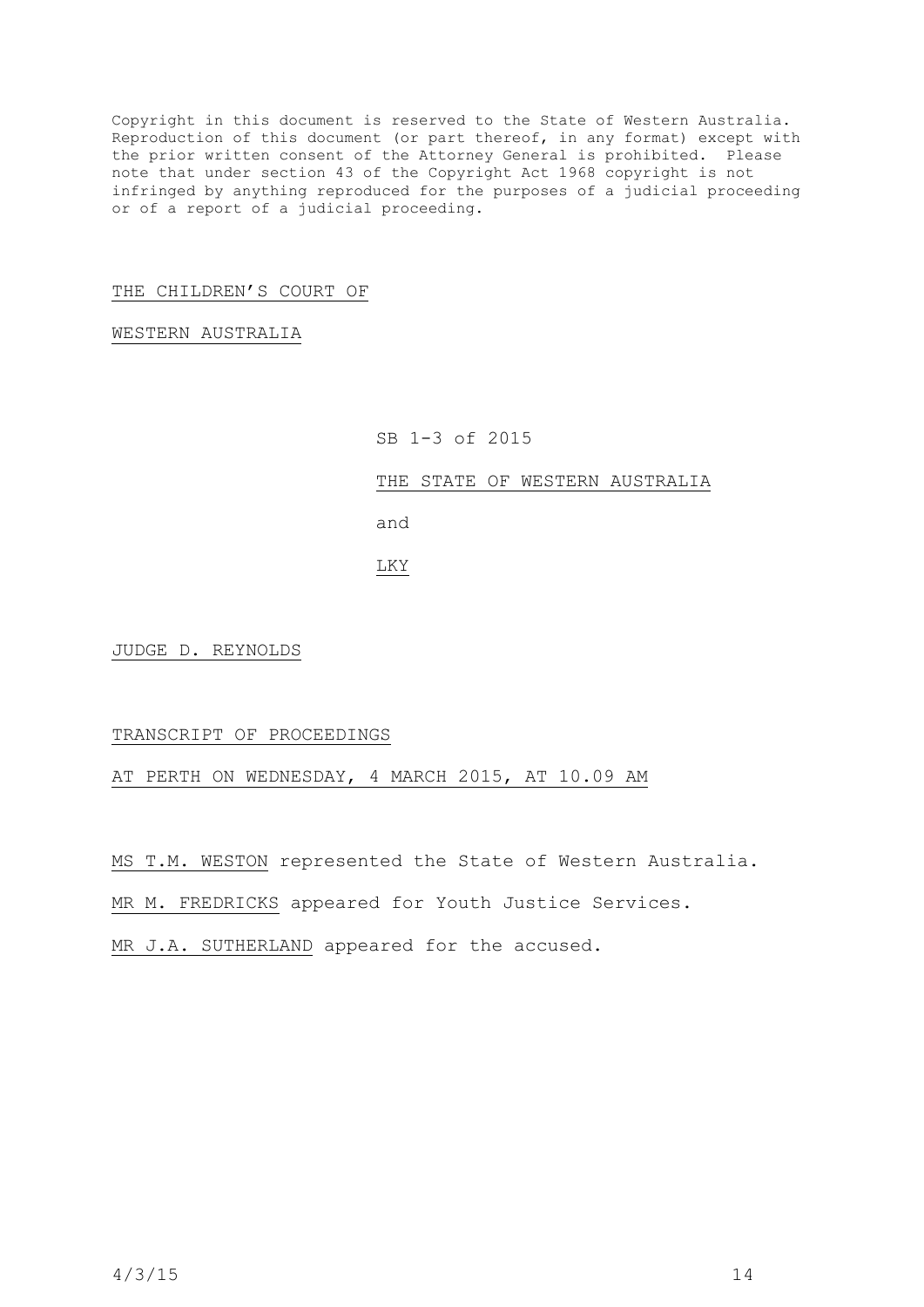**JSO:** Calling the matter of LKY.

**HIS HONOUR:** Just stay seated there, LKY. Mr Sullivan.

**J.A. SUTHERLAND, MR:** I appear for LKY.

**HIS HONOUR:** Thank you. Ms Weston.

**T.M. WESTON, MS:** Thank you, sir. I appear for the State in this matter.

**HIS HONOUR:** All right. Ms Weston.

**WESTON, MS:** Thank you, sir. Your Honour would be aware that the State has lodged an review of this matter pursuant to section 40 of the Children's Court Act. The basis, sir, of that review is that the sentence that was imposed by Hogan M was inadequate in the circumstances. Specifically the State says that that sentence failed to recognise the serious nature of the charges, and also reflect the need for general deterrence.

Your Honour I'm sure is aware that the accused pleaded guilty on 21 January this year to three charges. They were supply cannabis, possess cannabis and possess drug paraphernalia, and Hogan M imposed a youth community based order, with community work only with no conviction recorded.

Your Honour, the State's submission as far as manifest inadequacy is concerned is based on the authorities in previous similar cases: AMD-L, SW-W, SR and also JJB. Did you wish to hear the facts in relation to  $- -$ 

**HIS HONOUR:** They're in the transcript, but perhaps if you put them on this transcript.

**WESTON, MS:** Certainly, sir. So the three charges, sir, one to three of 15, starting with charge number 3. At approximately 7 am on 10 December of 2014, LKY was in Denham and supplied two grams of cannabis to his 17 year old friend for \$50. Following on from that is charge number 1 of 15. At 11.30 pm on Thursday, 25 December of last year, LKY was the rear passenger in a Suzuki Grand Vitara registration \*\*\*\*\*\*\*, which was travelling on Durlacher Street near Knight Terrace in Denham.

Police stopped the vehicle and the subsequent search of a backpack belonging to LKY resulted in finding three

10.09 WESTON, MS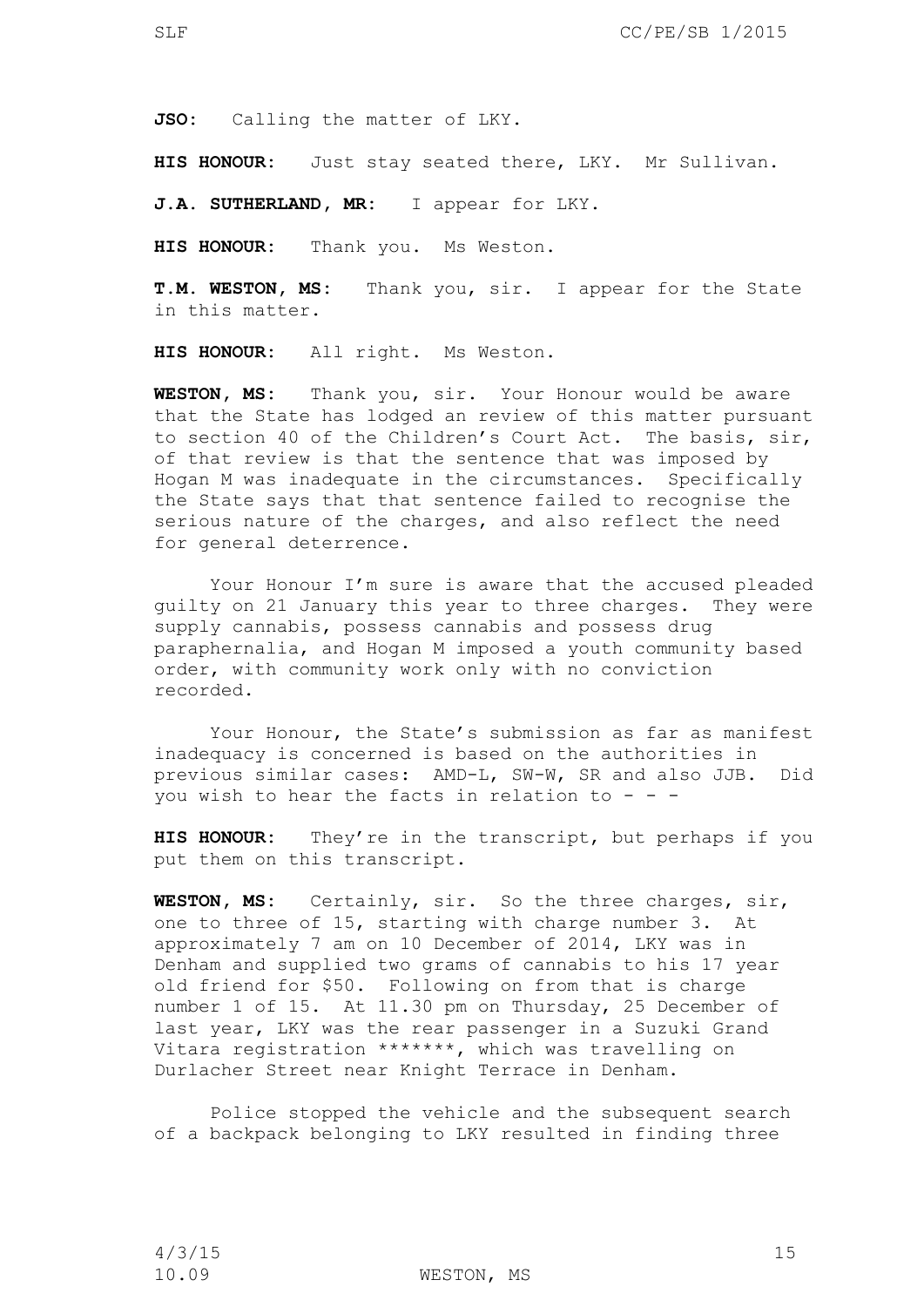grams of cannabis, and a large quantity of small plastic clipseal bags. LKY's mobile phone was also seized, as it contained evidence of prolific drug use and the frequent sale and supply of cannabis. Charge number 2 of 15 relates to the possession of drug paraphernalia, and the facts for that are that the police also found in the backpack a metal cone piece which contained detectable amounts of cannabis.

LKY later participated in an interview with police and made a full admission, saying that he had purchased two ounces of cannabis for \$500 in Perth, and that he had taken the drug to Shark Bay. He also made admissions to ownership of the cone piece that police had also located. LKY said that whilst he was in Shark Bay, he sold about 20 grams of cannabis over a period of weeks to supplement the money that he was receiving from his parents, in order that he could prolong the time that he was spending in Shark Bay. He was arrested and the present charges were preferred.

Your Honour, perhaps I can just say before my learned friend stands up, just to assist him and the court, that the State's position is obviously that the gravamen of the offending was the fact that there was a commercial nature to this, and that's reflected in the fact that LKY was using the sale of cannabis as a way of supplementing his income, and that was specifically with the intention of being able to remain in Shark Bay for a longer period of time.

Given the fact that the deleterious use of cannabis is seen by this court on a daily basis, there's obviously a need for a punishment to make clear, not just to LKY, but also to others, that there are consequences, and that there are serious consequences for the sale and supply of cannabis. So as far as the State's position regarding the penalty is concerned, the State would say that an order in the way of an intensive youth supervision order would be appropriate, and that penalty is in line with the authorities. Can I just say that in making that submission, the State is not to be seen to be saying that selling of cannabis should not in any way or ever attract a detention sentence, but this was a serious offence, and it was made more serious by what I've said appears to have been the ongoing commercial nature.

But in LKY's case, there are some mitigating factors in his favour, and that is the first charge, sir, relates solely out of an admission that was made by LKY during the interview. That's the charge that relates to supply.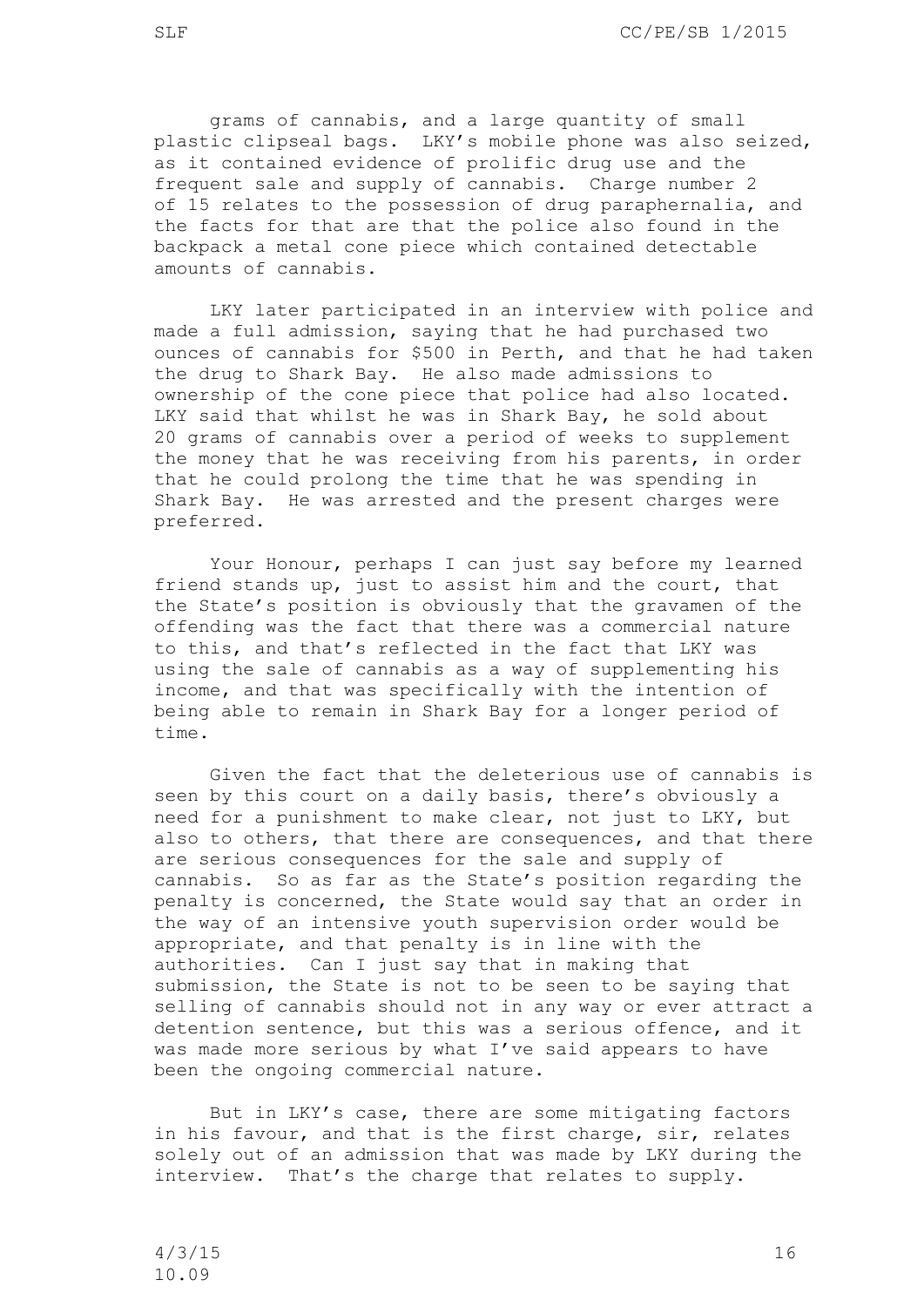There was no evidence the police had other than what LKY himself told them as far as the supply of that drug is concerned. He pleaded guilty at the very first appearance, and so the State certainly acknowledges that he is due some credit for an early plea, and he had, at the time of being sentenced, no prior court history. So for those reasons, the State would say that an order would be appropriate. Perhaps that may assist my learned friend before he makes his submissions, sir.

**HIS HONOUR:** All right. Thank you. Mr Sutherland.

**SUTHERLAND, MR:** LKY has been convicted of supplying two grams of cannabis. That's the offence that's the most serious of the three. The other two offences of possessing three grams and possessing a smoking implement are matters which in the Magistrates Court would lead to a modest fine. So far as supplying two grams of cannabis is concerned in the Magistrates Court, that would in the normal course of events for a first offender, also lead to a fine that would not be very substantial. It would be less than four figures, but approaching four figures.

And that perhaps puts this in some sort of context, because one of the principles obviously of juvenile justice is that a young offender is not going to be dealt with more severely than an adult would be. An adult who appeared as a first offender – a young adult who was charged with this sort of misbehaviour – might go through the POP program – Pre-sentence Opportunity Program – and at the end of that get a spent conviction, because the level of offending is so low.

We didn't go very far into the facts when LKY appeared before Hogan M, and his mobile phone was seized – I just want to draw attention to this – as it contained evidence of prolific use. It may have been that there were some text messages that related to meeting people, but there was not the frequent sale and supply of cannabis as I understand it, on the telephone.

There were no scales; there were none of the sort of indicia that one often associates with what has been described by learned friend as a pattern of behaviour of some commerciality. LKY tells me that he didn't weigh the cannabis that he bought in Perth. The expression that the drug was couriered to Shark Bay; he took it up in a car; he and his mate were in the car, and so far as disposing of it is concerned, it was done by way of what looked like a fair thing.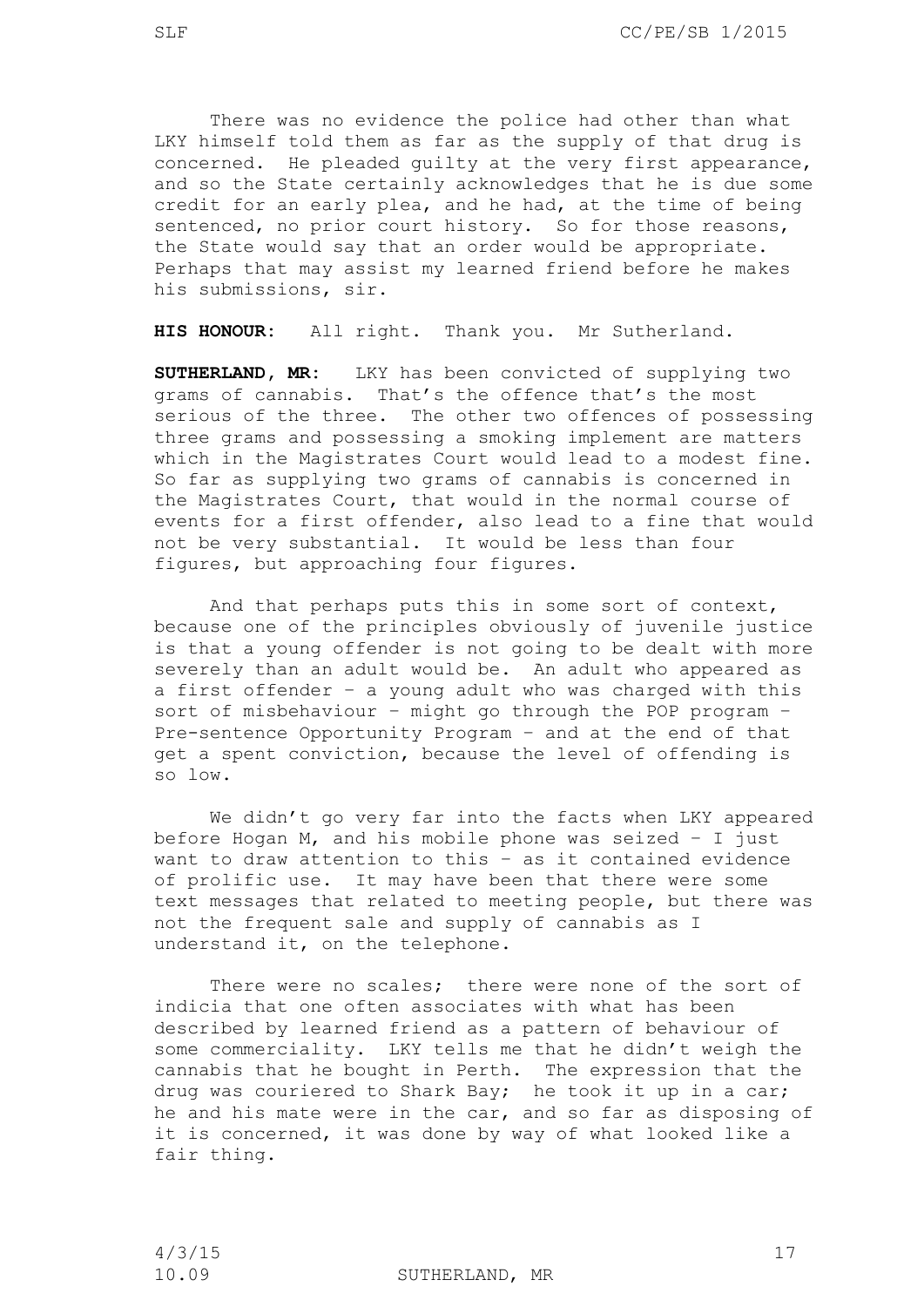Whilst there is some background material that gives the broader picture of what LKY was involved in, he is to be punished for the offence with which he has been charged, and although the prosecution notice doesn't specify the figure, he has pleaded guilty to supplying to another. That's one example of supply, and it's fleshed out, of course, in the statement of material facts, that it was two grams supplied about 7 in the morning on 10 December.

I appreciate that the supply of illicit substances can be serious. As I pointed out to Hogan M – I could give you the precise words, but essentially I was saying that this is an example of this type of offence that's very much at the lower end of the scale of seriousness of offences of this sort that can be quite serious, but this is not a serious example of its type. That's on page 3. The transcript is a bit – I would have thought I said about a quarter or a third of the way down the page:

This is a non-serious example, perhaps, of an offence which can be very serious.

But that bit has not come out through the typist in that fashion, but essentially that was what I was trying to say. The reason I said that, of course, was that we're talking here about a two-gram supply.

Now, it may well be the case  $-$  I don't have the decisions that my learned friend has referred to. I sought to get this sort of material, but I wasn't particularly successful. That probably says more about my skills in extracting information out of the system than anything else, but  $- -$ 

**HIS HONOUR:** I don't think it would be too hard to get.

**SUTHERLAND, MR:** Well, yes - - -

**HIS HONOUR:** But anyway, I would hope it wouldn't be too hard to get.

**SUTHERLAND, MR:** If, you know, a person with my limited skills finds it a bit difficult, I'm sure that those persons out in the community who are at risk are not aware of these decisions.

**HIS HONOUR:** So are you your secretary as well as being it at the moment?

**SUTHERLAND, MR:** But the point I seek - - -

4/3/15 18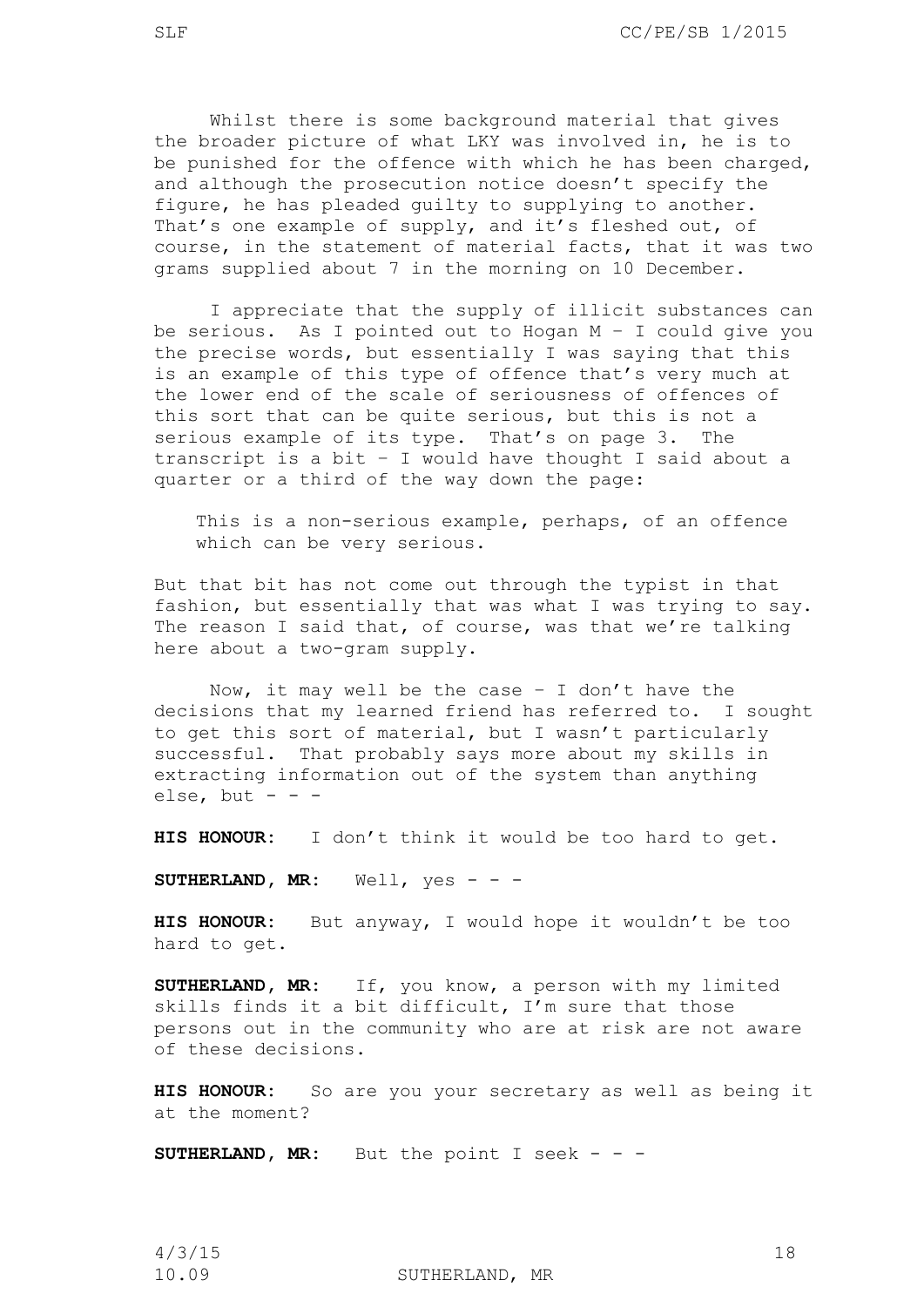**HIS HONOUR:** I was going to say, maybe you need a good secretary.

**SUTHERLAND, MR:** Yes. Well, look, the point I seek to make in this regard is that while lawyers may have access to this information, I challenge the assertion that it is broadly known in the community amongst 16 year olds that this sort of offending is regarded particularly seriously. That's not to say they don't think it's serious. I think they have no understanding of it, and the impact of coming into contact with the criminal justice system that LKY has experienced has been a very substantial punishment.

I suppose as practitioners we become a bit blasé about the impact of the criminal justice system, or coming into contact with the criminal justice system has on people who are not accustomed to it, but one only has to reflect on one's own - - -

**HIS HONOUR:** Well, I'm not blasé. I like to think I'm not blasé about it. I regard it as something that would have a serious impact on young people.

**SUTHERLAND, MR:** Yes. Yes. And that's the point that I seek to make. It has caused LKY considerable anxiety and his mother considerable distress as well. You might say, "Well, does it matter what the impact on the mother was?" but of course it does, because there's that healthy interaction between mother and son that's going on in terms of the discussion that they have on a fairly frequent basis, it seems to me, of what has occurred to LKY and the upshot of that behaviour. So the  $-$  -

**HIS HONOUR:** Well, probably LKY, like lots of young people like him, hasn't been paying as much attention to his mum as he should have been.

**SUTHERLAND, MR:** Well, as you see from the transcript, the parents are separated, and LKY spent last year in Shark Bay going to school in Shark Bay, and being looked after by his father. Towards the end of the year, his father left LKY to stay with a friend for a couple of weeks, and it was during that period of time that this happened.

**HIS HONOUR:** Well, I don't know. Sometimes young people choose to go to a parent that makes their life a bit easier than harder. I don't know.

**SUTHERLAND, MR:** Yes.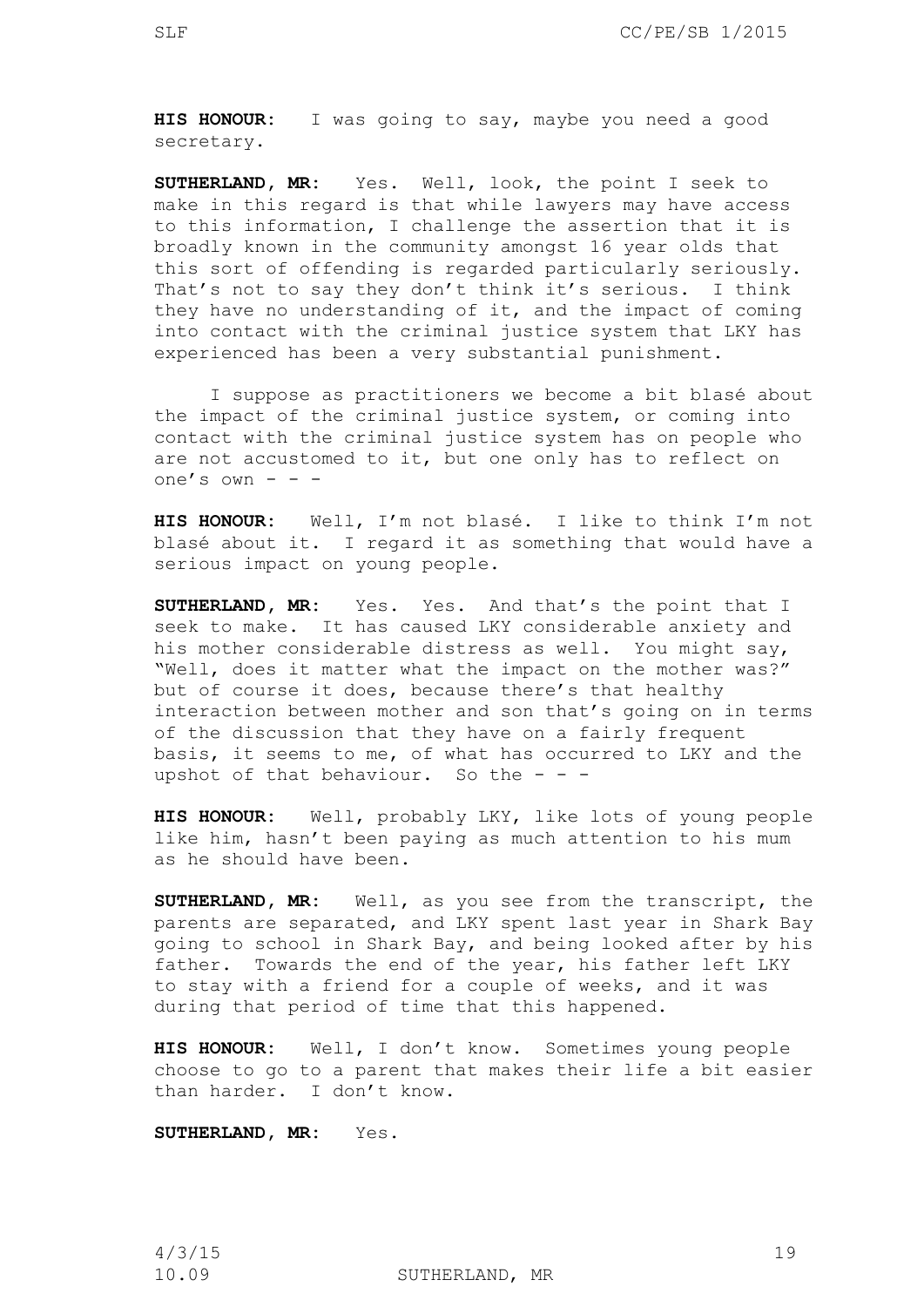**HIS HONOUR:** Sometimes if mum has some rules and he doesn't want to live by any rules, "Oh, well, I'll go and live with dad. He's a bit easy compared to mum." I don't know that that's one of these situations, but that is often the case.

**SUTHERLAND, MR:** It's not unusual, yes. LKY is now going to Belridge Senior High School. He's in year 11, and that course of conduct was flagged before Hogan M that LKY would be going back to school. It was said in, sort of, fairly general terms previously, on the previous occasion, it might be high school or TAFE. Well, it's high school, and he is settling in and seems to be doing quite well. So far as the terms of the order are concerned, he and his mother have taken them very seriously. I think the number of hours  $- -$ 

**HIS HONOUR:** Well, it's only for work, isn't it?

**SUTHERLAND, MR:** Yes, it is, but they turned up and I think they've dealt with, as they understand it, 12 hours so far of the order. They went the other day, the other morning, got there at 8 o'clock. That requires mother to take him because public transport doesn't achieve that by that hour of the morning, only to find the place locked up.

Now, unfortunately I don't know the extent to which that attendance is going to be counted, but there was apparently some sort of problem that was explained later as being the fact that this matter was coming back to court, meant that LKY's classification was somewhat different. He became a remand person rather than a person carrying out the sentence, and that was simply not communicated to LKY, so one would hope that LKY and his mother, through their effort of turning up and complying, don't lose that time that was spent on that particular day.

The view that I express about this offending in terms of what the outcome should be, I have pointed to already by making the observation about what would happen to an adult, and it's a key component – it's an important principle of juvenile justice – that young persons are treated less severely than adults. This is conduct that has been nipped in the bud, and that's relevant also. A young person who has got no prior history of offending, who having been caught out, was entirely cooperative with the police, and sought to have the matter dealt with at the first opportunity.

In my submission, the outcome that was imposed by Hogan M, while it might have been well towards the lower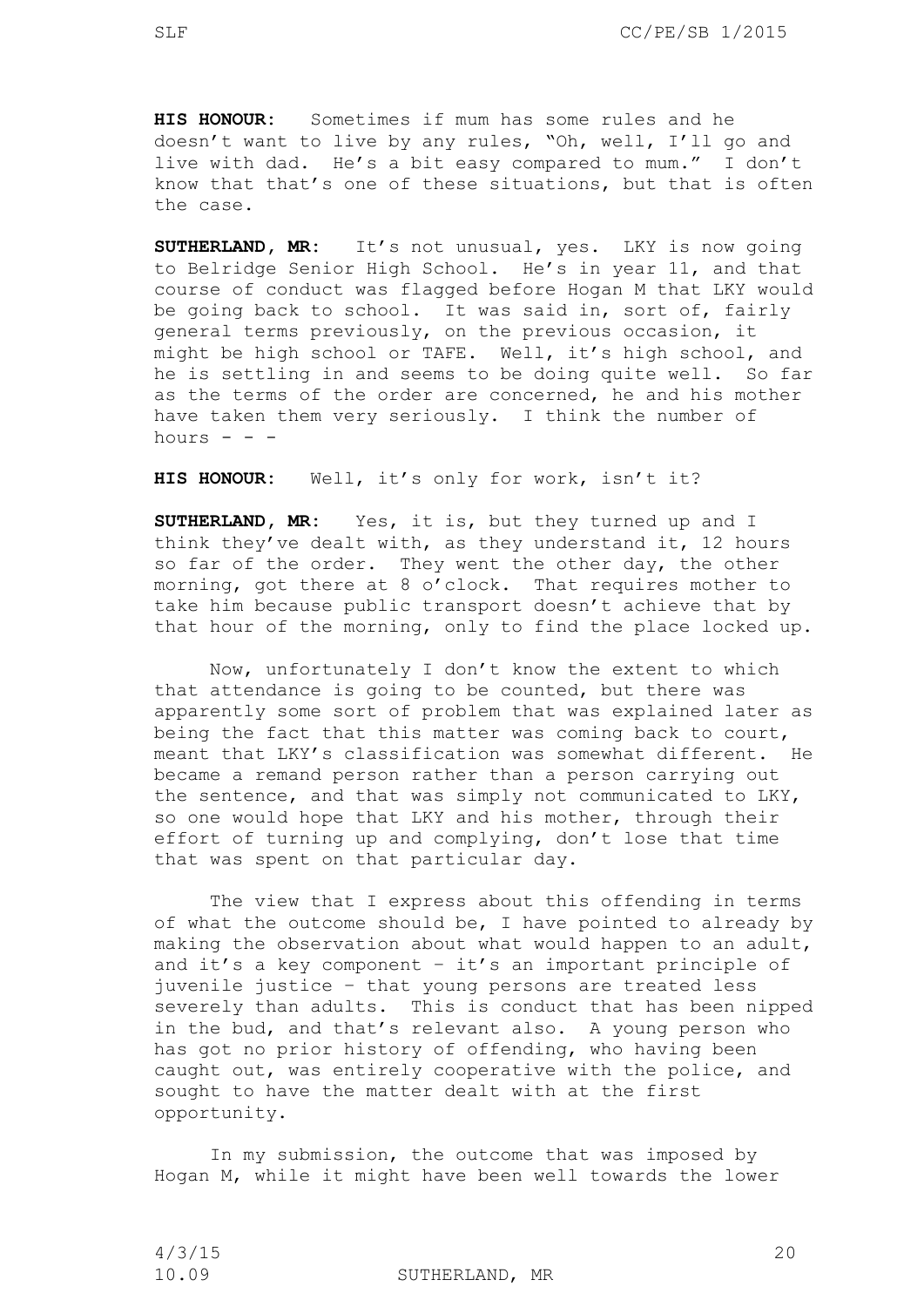end of the range of appropriate penalties for offending of this sort, is nevertheless within a range that is quite extensive. These sorts of offences, if dealt with for a substantial quantity in the District Court in respect of an adult – and it can only get there if the quantity is some four or five hundred grams or more – that is likely to lead to the contemplation of a term of imprisonment.

**HIS HONOUR:** No one is talking custody here.

**SUTHERLAND, MR:** No. Absolutely they're not, but it takes you to that particular stage before the supply of cannabis in the criminal justice system leads to a situation where people are talking about imprisonment. In the Magistrates Court the answer is generally it doesn't, and here, when the transaction which is to be the subject of punishment – bearing in mind that the background information is not irrelevant – it is important that one sees the context within which this occurs, but the punishment can only be in respect of the two grams.

In that regard, the order that was made is sufficient punishment, in my submission, and I go back to the observation that I made before Hogan M, that this is a relatively non-serious example of an offence that can be quite serious. It's very much in terms of the nature of the offending towards the bottom end of the range. I'm only talking about the sale aspect or the supply aspect. I don't think it would be in dispute that in the Magistrates Court possession of three grams and possession of a smoking implement would simply be very quickly dealt with by way of a fine. Unless there's some aspect that you would like me to address, those are my submissions.

**HIS HONOUR:** Right. Thank you for that. Mr Fredricks.

**FREDRICKS, MR:** Thank you, your Honour. I can confirm to the court that LKY has completed 12 out of his 20 hours of community work. The Youth Justice reports there have been no issues in relation to compliance. It has been generally good. LKY does rely on his mum to assist him with transport to the community work pick-up point.

**HIS HONOUR:** Do you know what happened in relation to that time that Mr Sutherland just spoke about?

**FREDRICKS, MR:** I'm not too sure, but there are no issues raised with me in regard to an incident on that occasion. I could speak to Mr Sutherland in relation to a date, I can follow up with Youth Justice. The next appointment for LKY for community work is 14 March. Since 19 February, LKY has

10.09 FREDRICKS, MR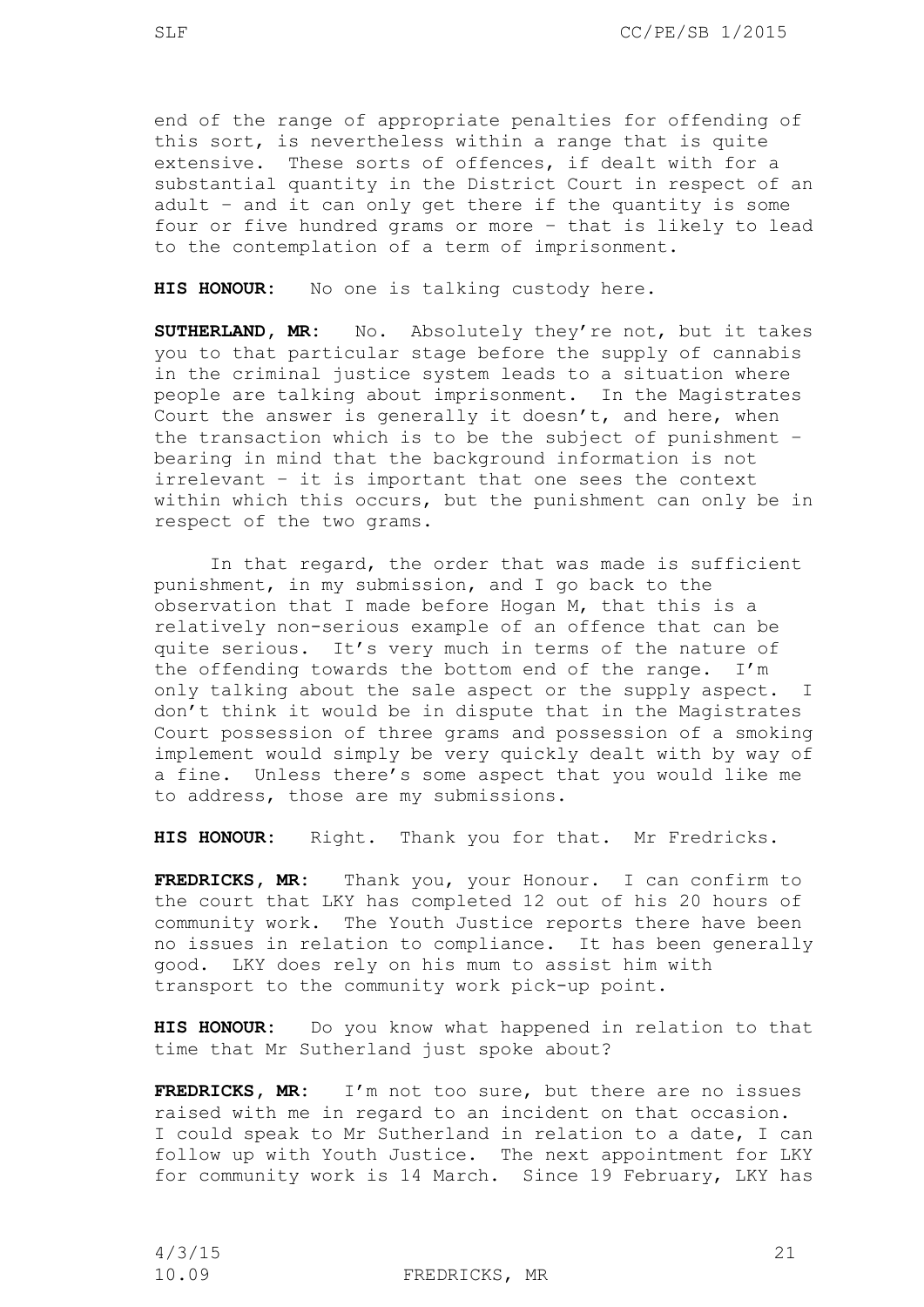not had an opportunity to complete his community work hours due to his mum's unavailability to transport him until the next appointment being 14 March. There have been no issues raised with me from the field in relation to that incident occurring, which  $- -$ 

**SUTHERLAND, MR:** We might be able to clear that up quite quickly.

**FREDRICKS, MR:** Yes.

**SUTHERLAND, MR:** Have you got a record of the hours, and I could show the mother?

**FREDRICKS, MR:** No. I don't have that with me.

**SUTHERLAND, MR:** Okay.

**HIS HONOUR:** So are you in a position to provide me with some oral report in relation - - -

**FREDRICKS, MR:** Yes.

**HIS HONOUR:** All right. What, now?

**FREDRICKS, MR:** I will just have to give Youth Justice a call to query that. In my understanding, 12 hours is completed. There have been no issues with any confusions with pick-up points or dates on any occasion.

**HIS HONOUR:** Yes. Do you want - - -

**Ms Y (mother):** There hasn't been any confusion. I turned up to the – sorry.

**HIS HONOUR:** Were you – sorry. I will just – are you in a hurry to get to somewhere else?

**SUTHERLAND, MR:** It just depends what sort of timeframe you're talking about.

**HIS HONOUR:** No. No. No. I was just going to just stand down. Mr Fredricks can make a brief  $- -$ 

**SUTHERLAND, MR:** Yes. No. No. That's fine.

**HIS HONOUR:** No. I'm just wondering whether we listed it and were getting you on because you had to be somewhere else. I don't want to encourage that, but I just don't want you to be late somewhere else. So anyway,  $I - - -$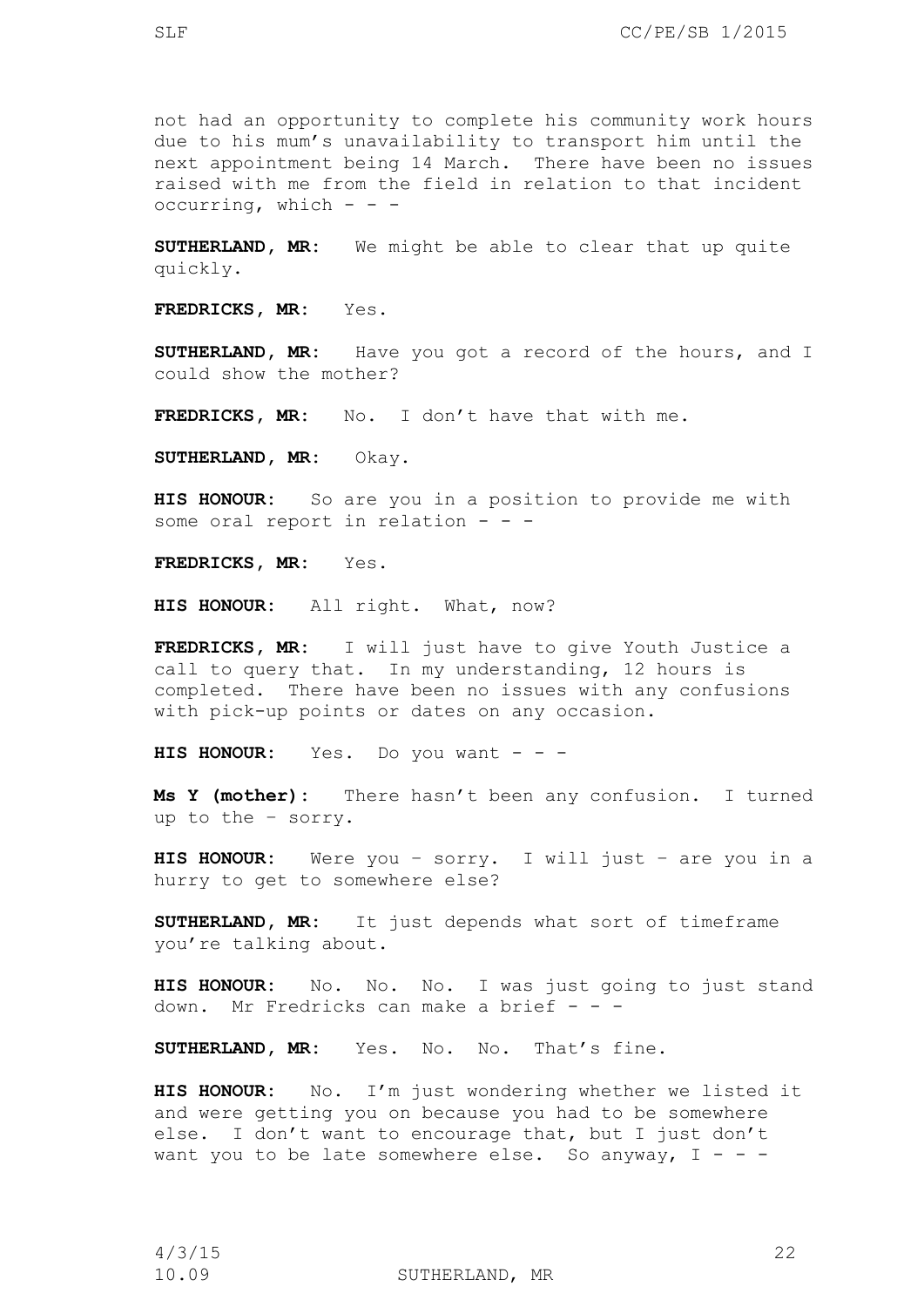**SUTHERLAND, MR:** My next commitment is 1 o'clock at Acacia, so  $- -$ 

**HIS HONOUR:** All right. I will just have a brief break, and Mr Fredricks can get some information. Thank you.

(Short adjournment)

**HIS HONOUR:** Mr Fredricks.

**FREDRICKS, MR:** Thank you, your Honour. I have spoken to Youth Justice in relation to the community work date being 21 February in regards to while Youth Justice hadn't confirmed that date with LKY and Ms Y, due to the community work officer supervisor being off on leave, they do not dispute the fact that Ms Y may have had an expectation that LKY may have needed to attend on that date, and taken him to that location. However, due to the fact that there was nothing scheduled for that date, no one would have been there to meet Ms Y or LKY on that date.

**HIS HONOUR:** All right. You've had a chat to his mum about that?

**SUTHERLAND, MR:** It took a couple of weeks to get the program going; turned up on the first Saturday; the expectation then was he would come back the next Saturday which he did. The expectation then was he would come back the third Saturday, which he did. Mother rang on the Monday to find out what had gone wrong and was told this business about the matter is now on remand, and so for some reason, "We overlooked telling you that there was not going to be anybody there."

Now, I don't know that we're going to be able to sort that out, but mother turned up. The six hours would have been done on that day, the 21st. There would have been another two hours which would have been done by way of a video – sitting and watching a video for two hours one day after school, and we would have finished the order by now. So those positions are not going to be reconciled, but there's CCTV there. I don't think there's going to be any doubt that they turned up.

**HIS HONOUR:** All right. Well, I think just listening to what you've both said, if there was a program on a weekly basis put together, and he had been already a couple of times, then, I think it would have been a reasonable expectation that he needed to be there the third time, and absent being told, he would be there.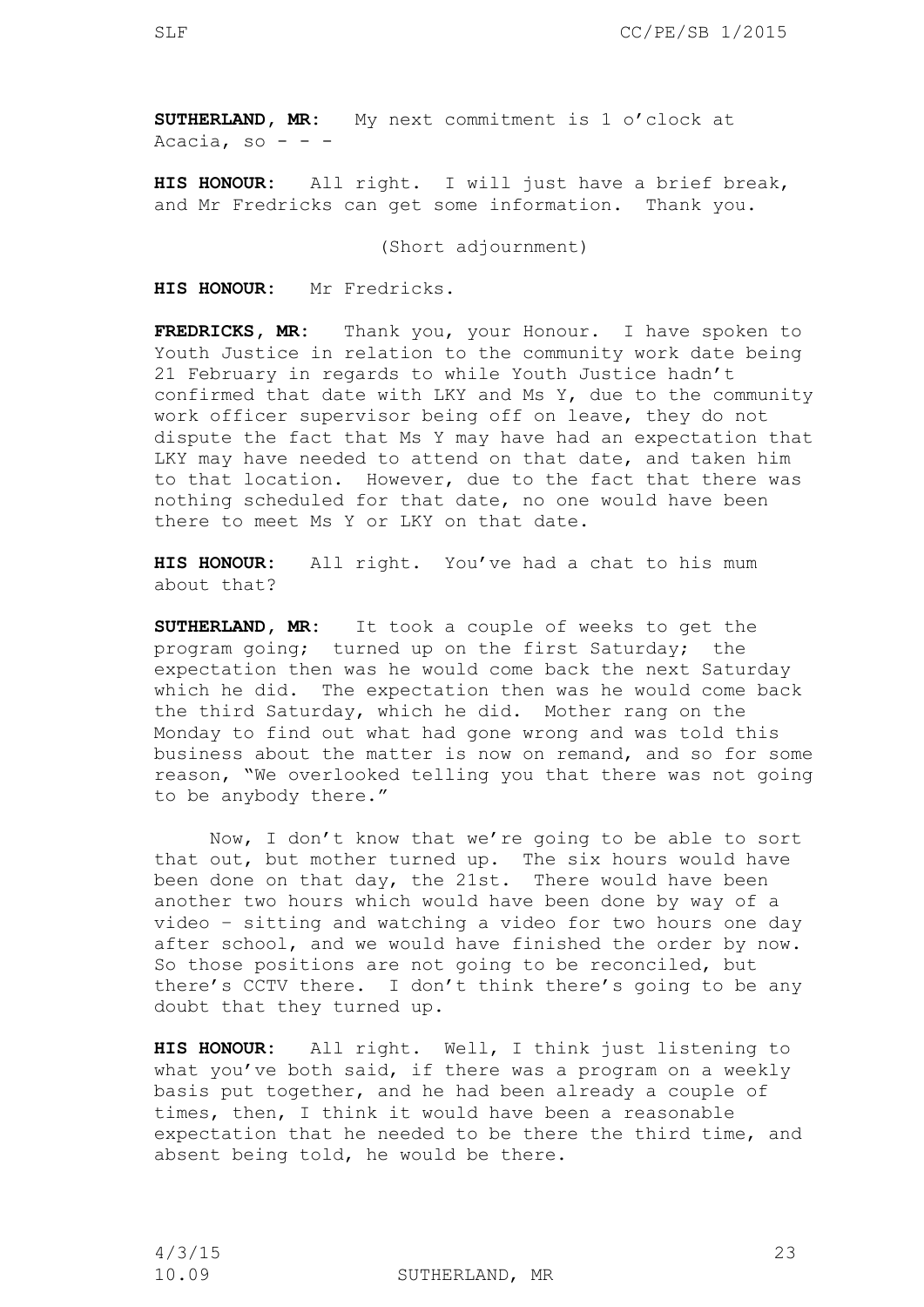**SUTHERLAND, MR:** Yes. He couldn't go last Saturday because it was anticipated his obligations would have been finished, and he made arrangements to go and see his father in Margaret River on the long weekend, so - - -

**FREDRICKS, MR:** Yes. Youth Justice was aware of those arrangements.

**SUTHERLAND, MR:** Yes.

**HIS HONOUR:** So in terms of a verbal report, what's the current arrangement with LKY? Where is he living and what is he doing with himself?

**FREDRICKS, MR:** He's continuing to reside with his mum, and attending education in that perspective. There has been no other formal level of supervision aside from arrangements in regards to the completion of community work hours.

**HIS HONOUR:** All right. Anyone want to say anything else?

**SUTHERLAND, MR:** If your Honour were concerned to find out about any of these family domestic arrangements, mother is quite happy to explain.

**HIS HONOUR:** You're in a position to give me some details, Mr Fredricks?

**FREDRICKS, MR:** No. I haven't interviewed Ms Y in relation to these matters.

**HIS HONOUR:** All right. I think what I was maybe chasing was some sort of oral report so I don't have to adjourn the matter to get a written report. That's really what I'm trying to do.

**SUTHERLAND, MR:** Yes.

**HIS HONOUR:** I don't want to prolong this beyond today.

**SUTHERLAND, MR:** No.

**HIS HONOUR:** Perhaps if his mum can be good enough to come and take a seat in the chair over at the witness box there.

**Ms Y** called:

**HIS HONOUR:** Just make yourself comfortable there. You're LKY's mum?---Yes.

4/3/15 Ms Y 24 10.09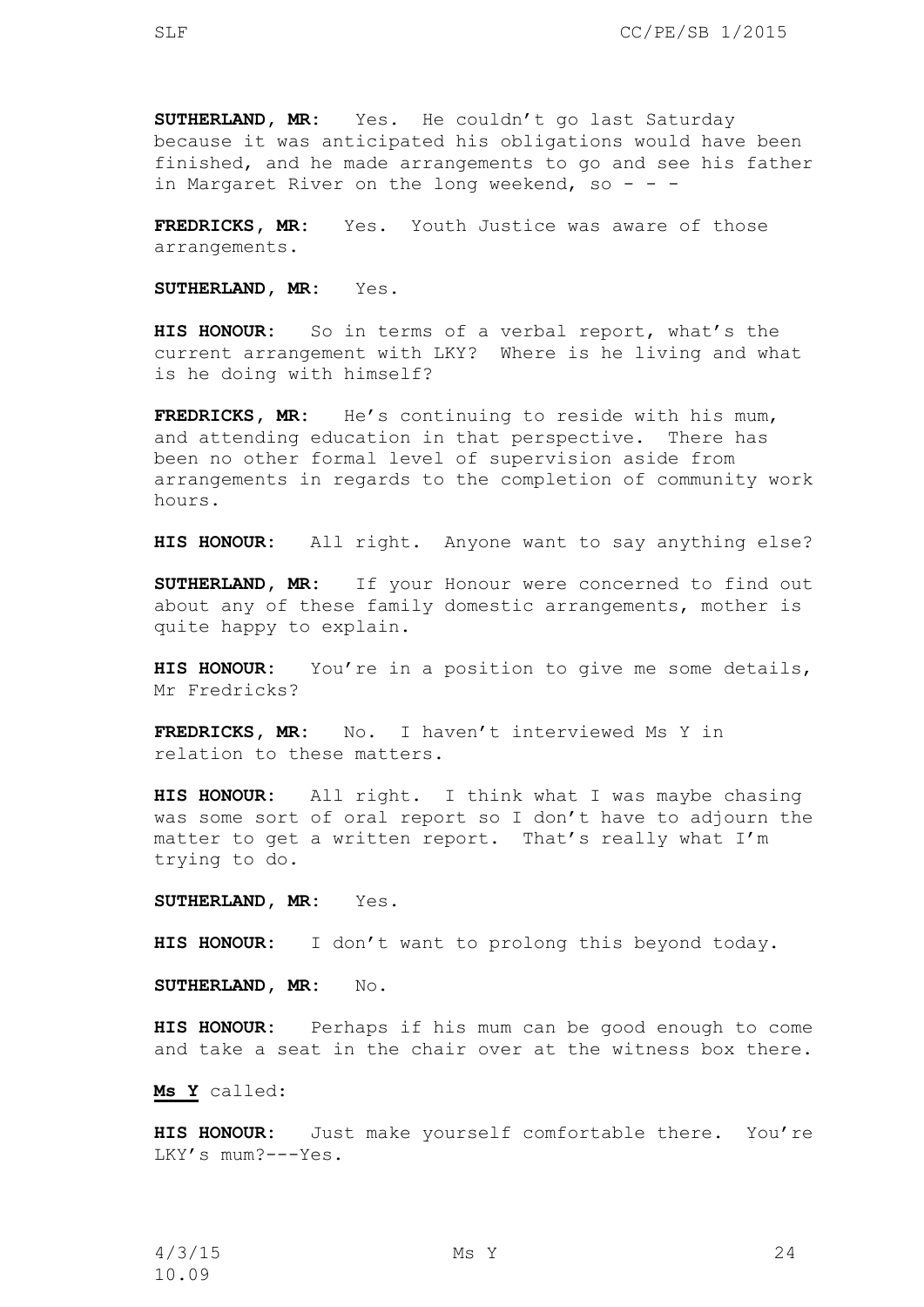All right. And what's your full name, please?--- CY

Okay. I take it from what Mr Sutherland has told me and what I've read that you and LKY's dad don't live with each other any more?---No. Not for quite a long time.

Okay. Yes. When did you separate?---2009.

Yes. Okay. So have you got any other children?---No.

No. Okay. Now, LKY went up to Shark Bay. When did that happen?

**LKY:** 2012.

**HIS HONOUR:** Sorry. I'm just having a chat to your mum, LKY?---So yes. He went in 2012. He wanted to live with his dad.

Yes?---He stayed up there for two years, but the schooling up in Shark Bay, the country curriculums, I had concerns about that and I wanted him to come down, but then his dad was moving back down to Margaret River, so I spoke to LKY, and I wanted him to come back and live with me so he did.

Yes. And who else lives with you?---My – I've got a partner.

Yes. Any children other than - - - ?---No. No.

No. Okay. So LKY is back living with you?---Yes.

How long has he been living with you?---Since the – two days after the incident he came.

So January sometime?---December.

December. Yes. Yes?---Two days after Boxing Day, yes.

Okay?---And his – the intention is he will stay with me.

Yes. So what is he doing with himself during the day?---He's at school.

Yes?---He has gone to do – he has got five ATAR subjects.

Yes?---He has gone back to year 11 at Belridge.

Yes?---He's trying to get a job, a part-time job.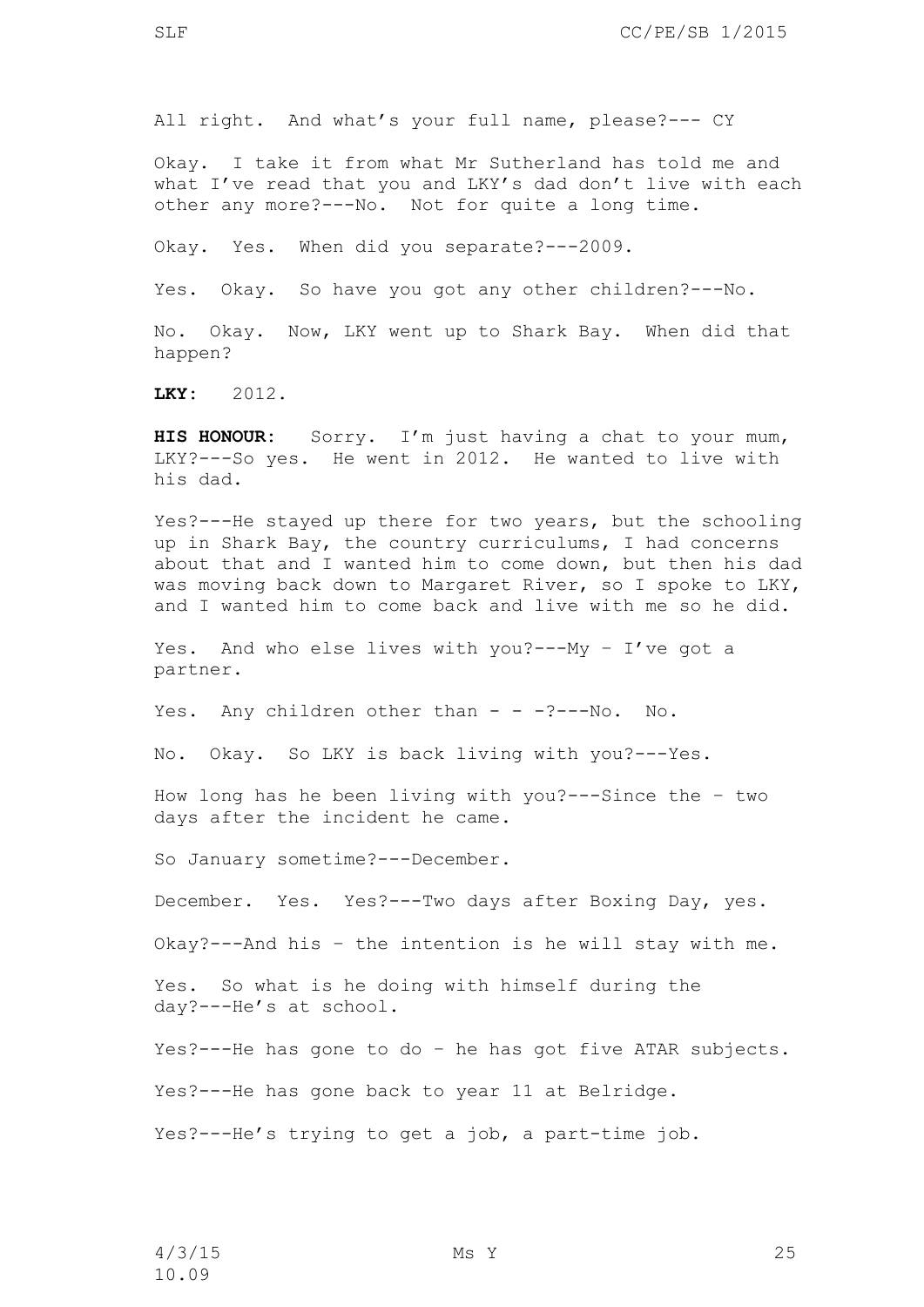More than he may have been required to do because of getting into trouble?---He – he offers to do things, so - - -

Does he?---Yes.

What sort of things does he do?---Bring the washing in, vacuum. He keeps his rooms tidy.

Yes?---He does the dishes and stuff like that. He's pretty good.

Yes. Okay. What do you do with yourself?---I'm an academic at Curtin University.

Are you?---Yes.

Okay. So does that require you to go there every day Monday to Friday during the week?---Yes.

Yes?---But I'm pretty lucky. I can come and go. If I'm not teaching, I can go in when  $I -$  the traffic has gone down, and I take LKY to school, but he goes to the gym straight after school, so he makes his own way home.

Yes?---But I'm usually there in the morning before he goes to school, and I'm there when he comes back.

Okay. Have you put some house rules in place for LKY to stay living at your place?---Yes. I mean, we – we have rules. I've always had rules.

Yes. And can you tell me what some of the rules are?---Well, he has to contribute to the housework.

Yes. I don't like him being out after 9 o'clock at night, being no public transport, but he doesn't really go out. His friends come round, but they've got to be respectful.

Yes. Is there some rule about using drugs?---Yes. I – he's - he's - he's not to do it. It's - - -

Yes?---That's it. It's end of. It's – this has been quite harrowing for us. I've never come in contact with the law or anything, and neither has LKY, so it's – today he knows the inconvenience he has caused me. It's the beginning of semester and I had to get a lecture covered and stuff, so it has been  $- -$ 

4/3/15 Ms Y 26 10.09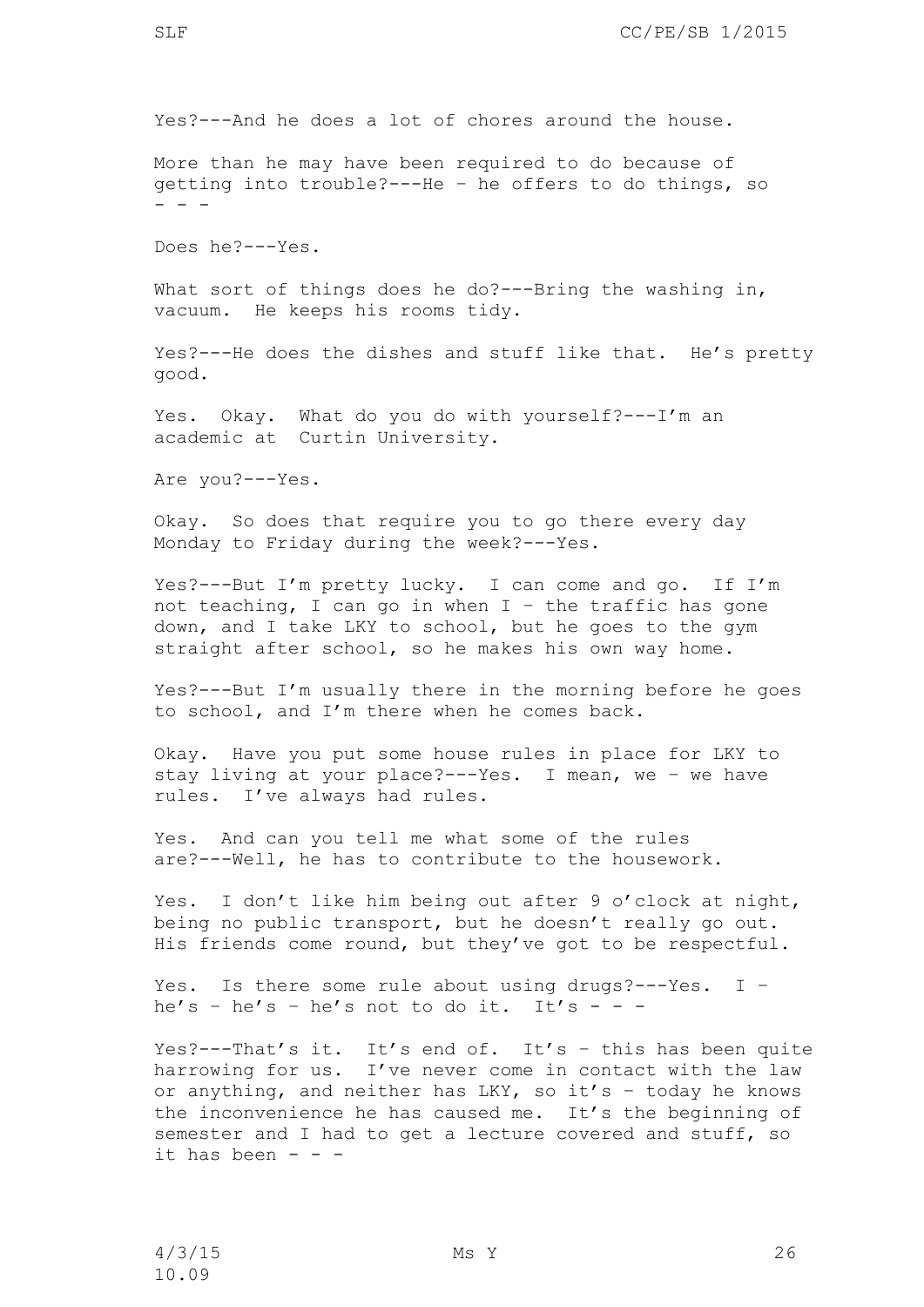Yes. Yes. Have you seen any – or did you notice any change in him when he left and went up to Shark Bay? Like, did you visit or did he come down and you saw him? Did you notice any change in him compared to when he was with you?---No. He used to come down, sometimes once a month, or wait till the school holidays, depending on what the situation was, because he doesn't like coming out of school. So I used to see him all of school holidays. He used to stay with me all of school holidays. But because of the way the semesters work at work, it was difficult for me to go up there, because it's a long way and it's very expensive as well. So mainly school holidays, but if he wanted to come down, he would come down.

So what's the arrangement now with his dad? How often does he see his dad?---Well, he just saw him last weekend.

And where was that? Down at Margaret River or did his dad come up here?---Yes. He went down to Margaret River.

With the long weekend?---Yes.

Yes?---So he went on the train to Mandurah and his dad picked him up from Mandurah and then the same back again on Monday.

Yes?---It is quite a long way, Margaret River, so he – he – because he doesn't - he can't come out of school because they're two important years so - - -

Yes. So he's what, sixteen and a half now roughly, isn't he?---Yes.

Yes. So have you spoken to him about what his plans are after he leaves school?---Yes. He's - - -

What's your understanding of what he wants to do?---Well, he wants to go to uni and do – he wants to get something behind him.

Yes, and do what?---I don't - he's not quite sure.

Yes. That's okay?---Something creative. He has looked at journalism. He has looked at media. He has got – I mean, I – I work for a university, and I think it's the best way forward for him. But I think it's difficult to make a decision what you want to do when you're 16. There are so many opportunities.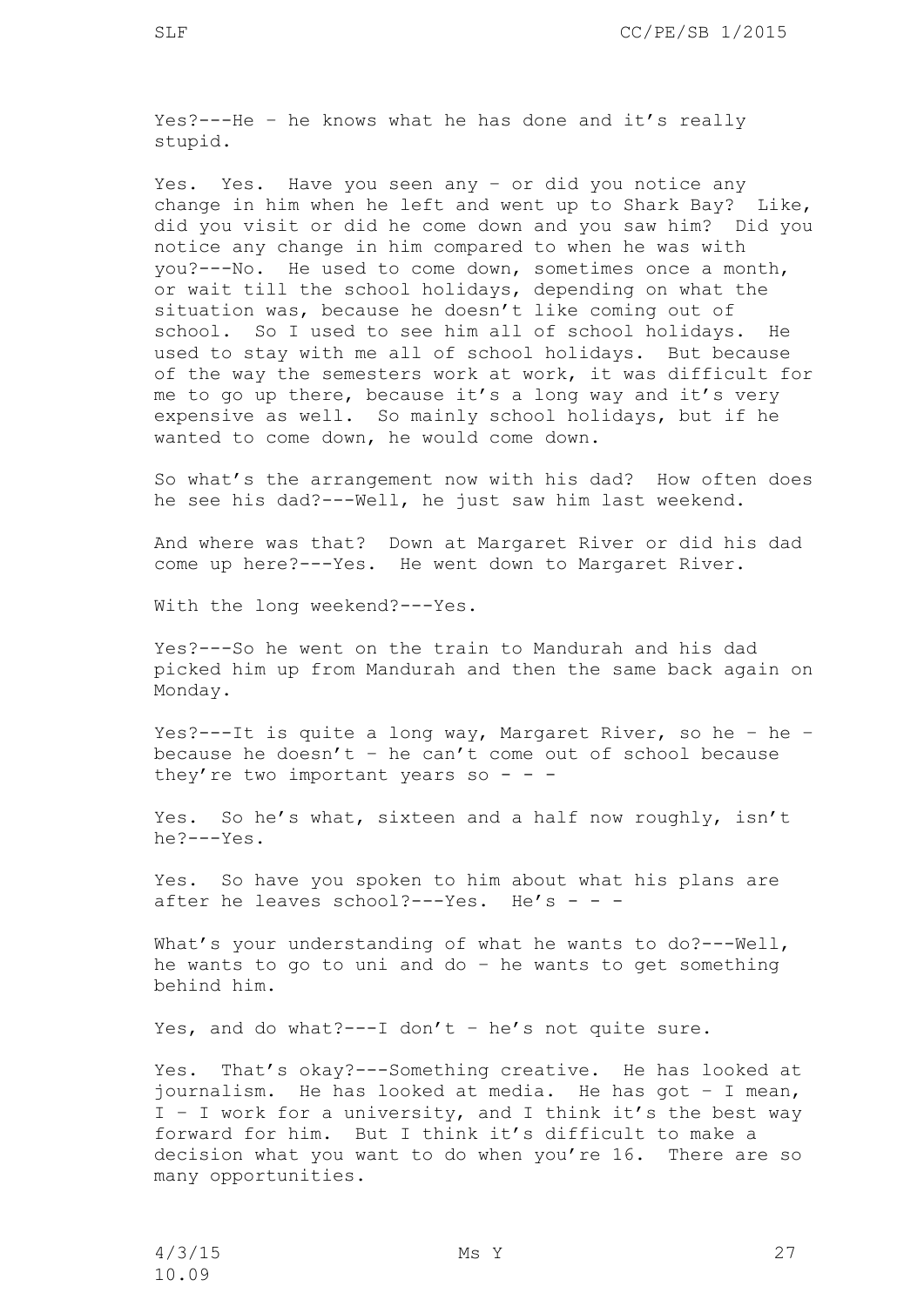Yes. Yes. Does he go out at night and maybe not come home some nights without telling you, and the first time you see him is sometime in the morning?---Never, no.

Never?---I know where he is all the time.  $I - I -$  he tells me what he's doing, and if he doesn't, I ring him and say, "Where are you? What are you doing?" and he tells me all the time. I always know where he is; very rarely.

All right. Anything else that you wanted to tell me?---No. I mean, he has just - he has come back to  $a - a$  stable home, and he has been silly.  $I - we$  both know that. I don't want him to get a conviction. I think what the magistrate said in the court hearing was fair but I'm his mum, so I – I would. I don't want him coming into contact with other people within the system, because he won't do it again.  $I - I$  know he won't do it again.

Okay. That Saturday he went down there for the work, what time did you leave home to get down there, and what time did you get home?---We left home at 8 in the morning, because we were told - we had been - he has been - the youth worker told us quite vociferously from the beginning that you had to be there 10 minutes early, and if the bus wasn't there, to wait 10 minutes. He gave me the bus driver's mobile number as well, and we got there. He's – can I just say he has never confirmed it either. He has told me when he's going so we've turned up.

Yes?---This particular Saturday there was nobody in the office as there isn't on a Saturday, and when I rang Monday morning first thing, he had been on leave, and he – he said he had forgotten to let me know, because LKY was on remand.

Yes. Yes. Can you tell me what time you left home; what time you got back home?---We – well, we would have left around 8, so we would have got there for quarter past, because it's in Warwick and we live in Kallaroo.

Yes. Yes?---And then we left at 8.40.

Yes?---8.42 I think it was.

Yes?---But they have CCTV in the office. The guy has told me that.

Yes. Yes. So what time did you get home? About what time?---It would have been about 9 o'clock in the morning.

Yes. Okay. All right. Did you want to ask any questions, Mr Sutherland?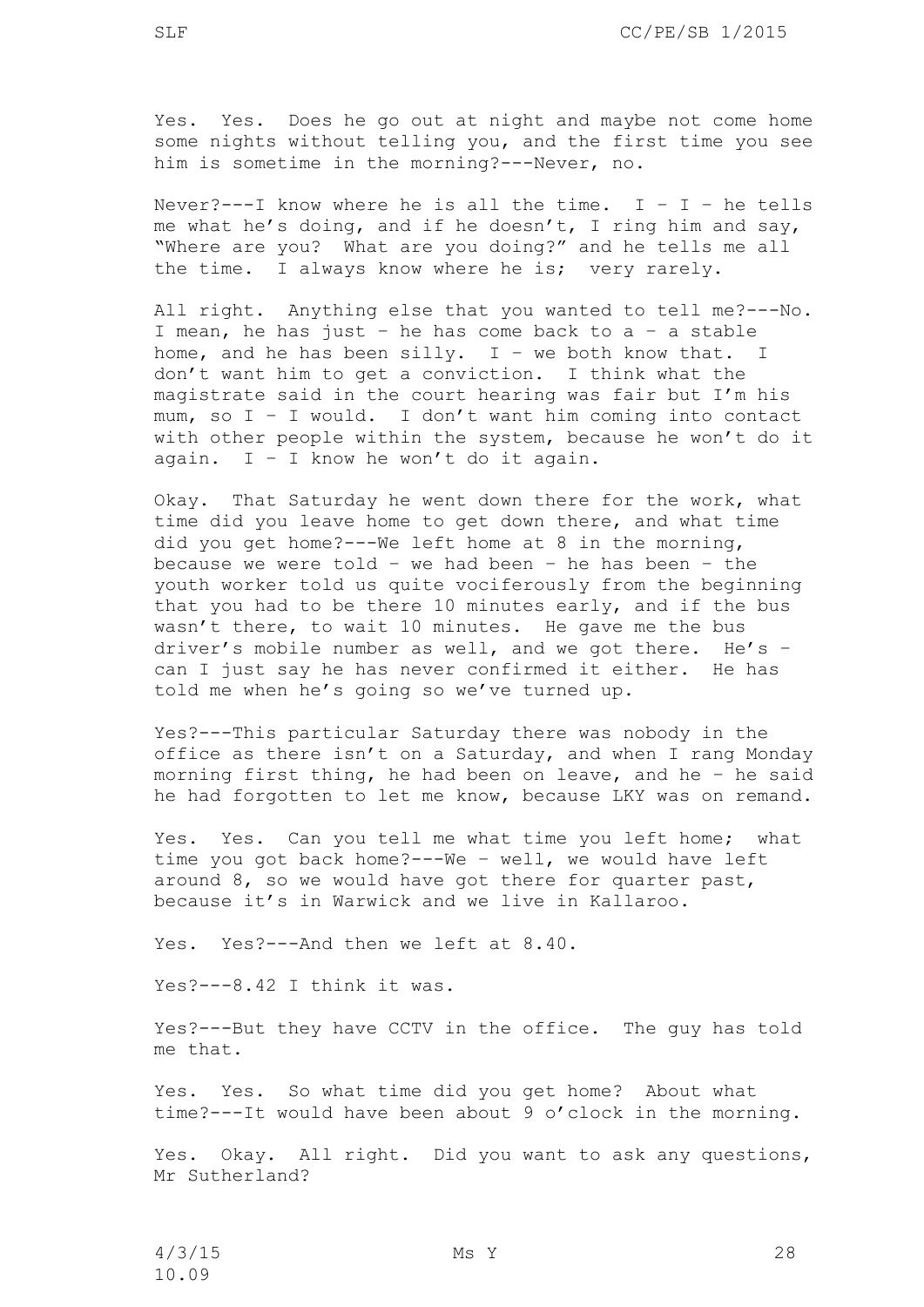**SUTHERLAND, MR:** No, thank you.

**HIS HONOUR:** Mr Fredricks?

FREDRICKS, MR: No, your Honour.

**HIS HONOUR:** Ms Weston?

**WESTON, MS:** No, thank you, sir.

**HIS HONOUR:** All right.

All right. Thank you for that. You can take a seat to the back.

(THE WITNESS WITHDREW)

**HIS HONOUR:** Is there something that hasn't been said, LKY, that you wanted to tell me?

**LKY:** No, your Honour.

**HIS HONOUR:** Yes. Are you going to possess cannabis again?

**LKY:** No.

**HIS HONOUR:** Are you going to supply cannabis again?

**LKY:** No.

**HIS HONOUR:** No. You admitted to the police that you had been supplying cannabis over and above this two grams, hadn't you?

**LKY:** Yes, your Honour.

**HIS HONOUR:** Yes. Okay. That's fair enough. I respect your honesty. I will just give a few reasons now. I want to resolve this matter now. I don't want it to have to come back to the court again. I'm sure your mum doesn't want to be inconvenienced like that, although she would if she had to, no doubt; nor you, nor Mr Sutherland, or for that matter, Mr Fredricks or Ms Weston, so I want to sort this out now, so I will do it briefly, but hopefully I just make the necessary points.

There were some cases that were provided to me as authorities in which I made the point that general deterrence needs to be given particular weight when dealing with offences against young people who have supplied drugs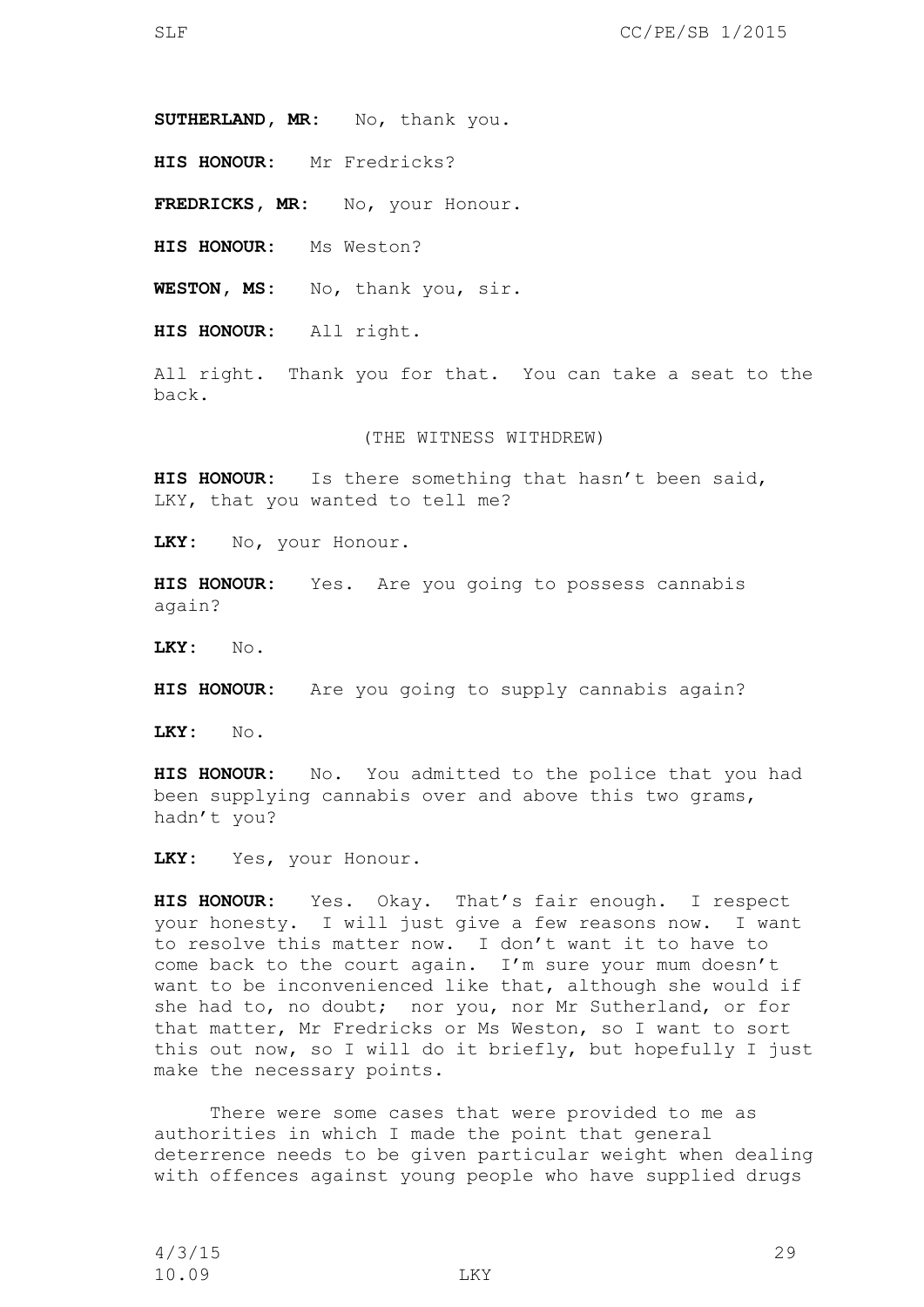to another person, and can I just repeat again, that general deterrence is a factor that needs to be weighed in. Do you know what general deterrence means?

**LKY:** Yes.

**HIS HONOUR:** Yes. Well, what's your understanding of it?

LKY: It's - my - my understanding is it's something that's meant to put you off of doing it again.

**HIS HONOUR:** Yes. Well, not just you, but "general" means all young people.

**LKY:** Okay.

**HIS HONOUR:** Like "personal deterrence" would be putting you off from doing it again.

**LKY:** Yes.

**HIS HONOUR:** And "general deterrence" is putting everyone else off from doing it, whether it's again or whatever, but from doing it, knowing that there's going to be a consequence. Now, that said, the question is case by case how much weight needs to be attached to that given the particular circumstances of the case.

Now, those authorities – a number of them concerned synthetic LSD, where there was serious harm occasioned to one or another persons. One that involves some cannabis involved 25 grams and that was being supplied at a school, and there were 10 clipseal bags found together with the cannabis. Obviously a point to be made in that case is supplying cannabis to young people in the school grounds or in or about a school, which adds to the seriousness.

Now, in your case, the proper way to approach your sentencing is that you were before the court for three offences, and it's one of those offences that concerns you supplying the cannabis, and in relation to the particular facts, it's two grams. In the overall scheme of things, that's not a large amount, but what makes that offence serious is that it was being supplied to another.

So I am very mindful that whilst general deterrence needs to be given weight, in your particular case I need to have regard to the seriousness of the factual circumstances, and where your case fits in the context of cases of its kind. So it's nowhere near the top, but at the same time, that said, there does need to be some weight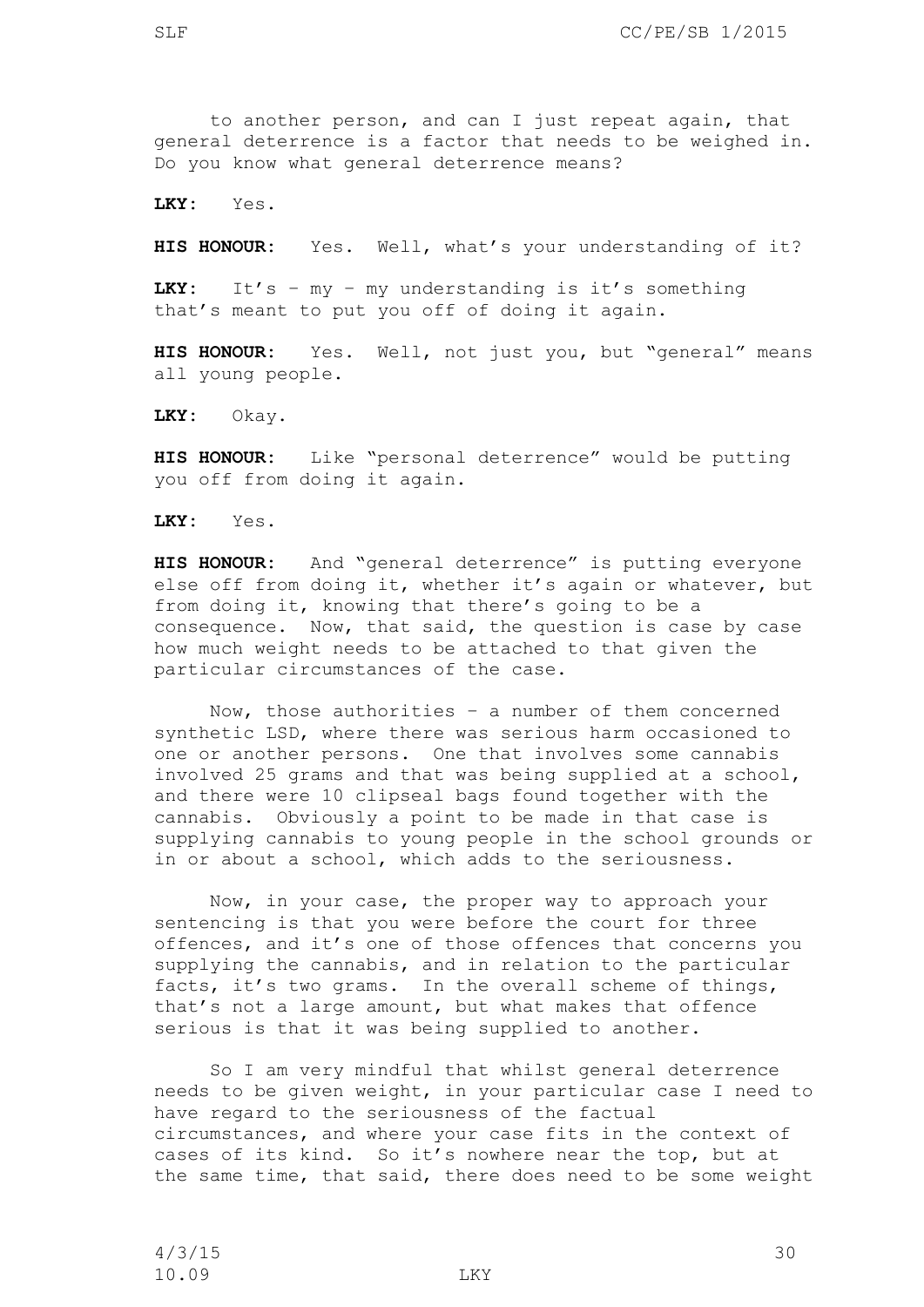for general deterrence. And I say that because if we have a multiple number of people supplying small amounts, then, you can have a big problem. Do you understand the logic in that?

**LKY:** Yes, your Honour.

HIS HONOUR: Yes. So I'm not going to, when I have someone who comes before me with a relatively small amount, just treat it in isolation, without being mindful of, yes, lots of people like that can cause a lot of trouble  $- -$ 

**LKY:** Of course.

**HIS HONOUR:** - - - to a lot of other people and their families. So I want to make that point. But that said, I think the comment by Mr Sutherland about young people not being dealt with in a way that was more severe than adults, that's a principle actually set out in the Young Offenders Act, and I need to apply that. I'm mindful of what happens to adults in relation to these sorts of charges, and I need to be mindful of that, not that it sets any precedent at all, but it certainly provides some sort of background that I need to be mindful of, to make sure that you're not treated more harshly, being a young person, and I wouldn't do that.

In the end, I do think that the sentence was too lenient. I don't want to go tinkering with sentences of magistrates. That's not what this particular provision for review is about, and I should say that I don't need to find that there's some error of law in order to change a sentence that a magistrate has imposed. It's a review; it's not an appeal. But all that said, the change in a relative sense would be significant.

I think the youth community based order was the right kind of order. I don't think someone like you with no prior convictions, having come before the court for the first time for these three offences, I don't think in the circumstances it's desirable to keep you within the justice system. It's best to try and get you out of it as quickly as possible, and you have the support of your mum, stable accommodation. Your mum presents clearly as a very decent lady, and as someone who no doubt will properly guide you. I hope you listen to her and take note, and apply what she has to tell you.

But I think in the end, there does need to be an increase in the hours of work to properly reflect the nature of the supply offence, and also I think the hours of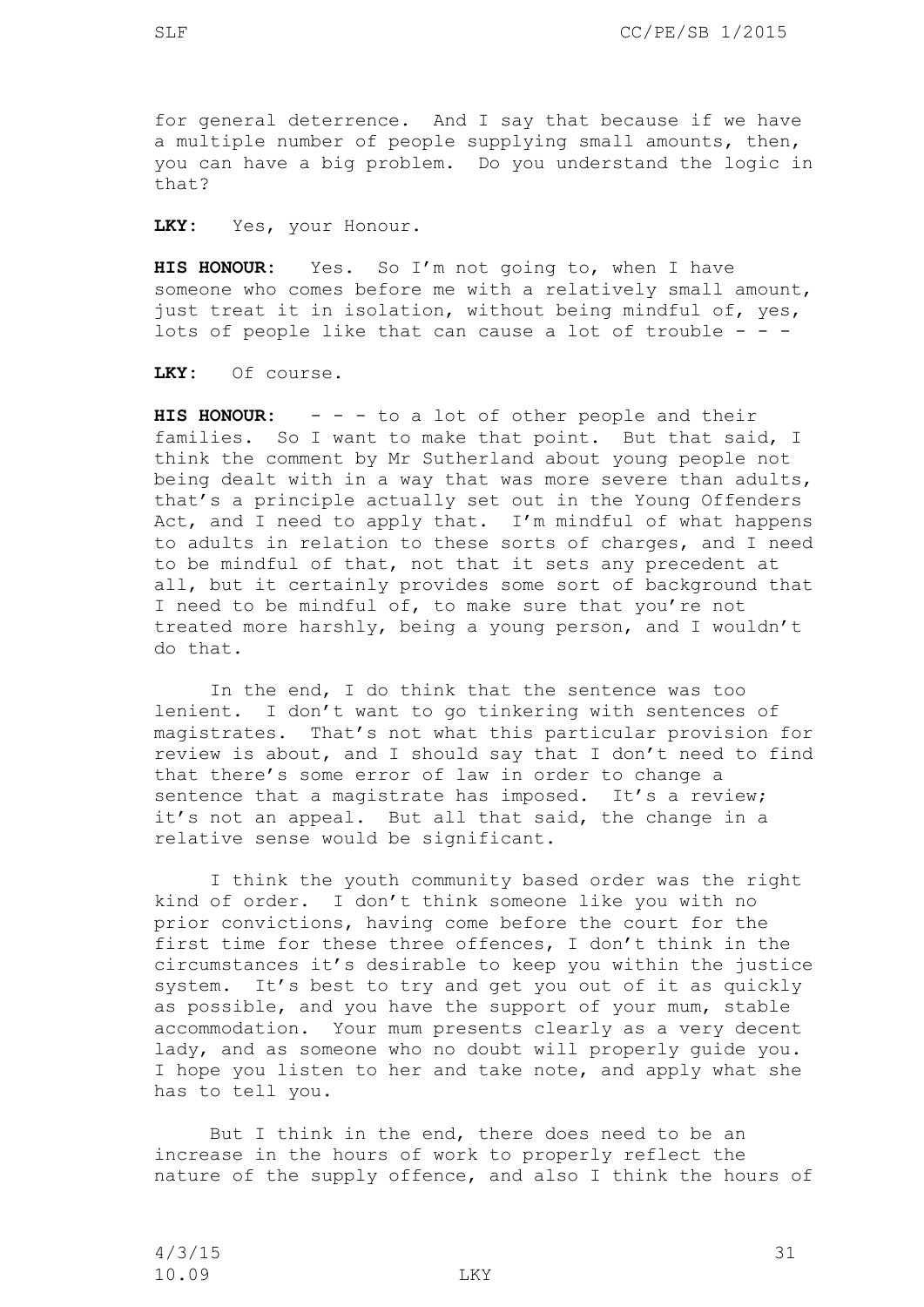work need to reflect that there was that offending, but in addition to that on a separate occasion, there was the other offending. So my view is that the appropriate sentence is a youth community based order for a term of three months, but not with any programmatic conditions or supervision conditions but with, in the case of the supply, a condition that you do 40 hours unpaid work, and in the case of the other two offences, on each and both of them, 10 hours work.

I'm mindful of the inconvenience that was caused through no fault of your own, and to your mum. I'm more concerned about it for your mum. I will bear that in mind in arriving at the final orders, so you can – and Youth Justice – can work on the basis that I've accommodated you for that inconvenience, and also your mum, and I want you to be credited with the 12 hours that you've done.

But what I'm ordering is a youth community based order for three months which is to commence from today, so that earlier order or orders are set aside, and in place there's a youth community based order for three months commencing from today. The supply offence carries the condition of 40 hours work, and each and both of the other two offences carry a condition of 10 hours work. Those two lots of 10 are concurrent with each other, but the 10 is cumulative to the 40 so that means a total of 50 hours unpaid work, whereas you will see previously there was a total of only 20 in relation to all three of these offences.

As I've said, you're to be credited with the 12. I don't want to take 12 off and, like, say, make it 38 because, then, when someone looks at what the sentence is, they won't get the right idea that I've imposed 50 hours unpaid work, which reflects the greater level of seriousness. So I don't want people to be misled when it comes to looking at the sentence. Do you understand that?

**LKY:** Yes.

**HIS HONOUR:** But you can make a note of that, Mr Fredricks, in relation to the credit being given.

FREDRICKS, MR: Yes. Yes, your Honour.

**HIS HONOUR:** In relation to the fact that you've got no prior convictions, I'm very mindful of that, and you get a lot of weight for that, and as Mr Sutherland rightly said, that supply related to the supply of two grams. The supply of the other stuff that you spoke about, I'm not sentencing you for that. I'm sentencing you for supplying two grams.

4/3/15 32

10.09 FREDRICKS, MR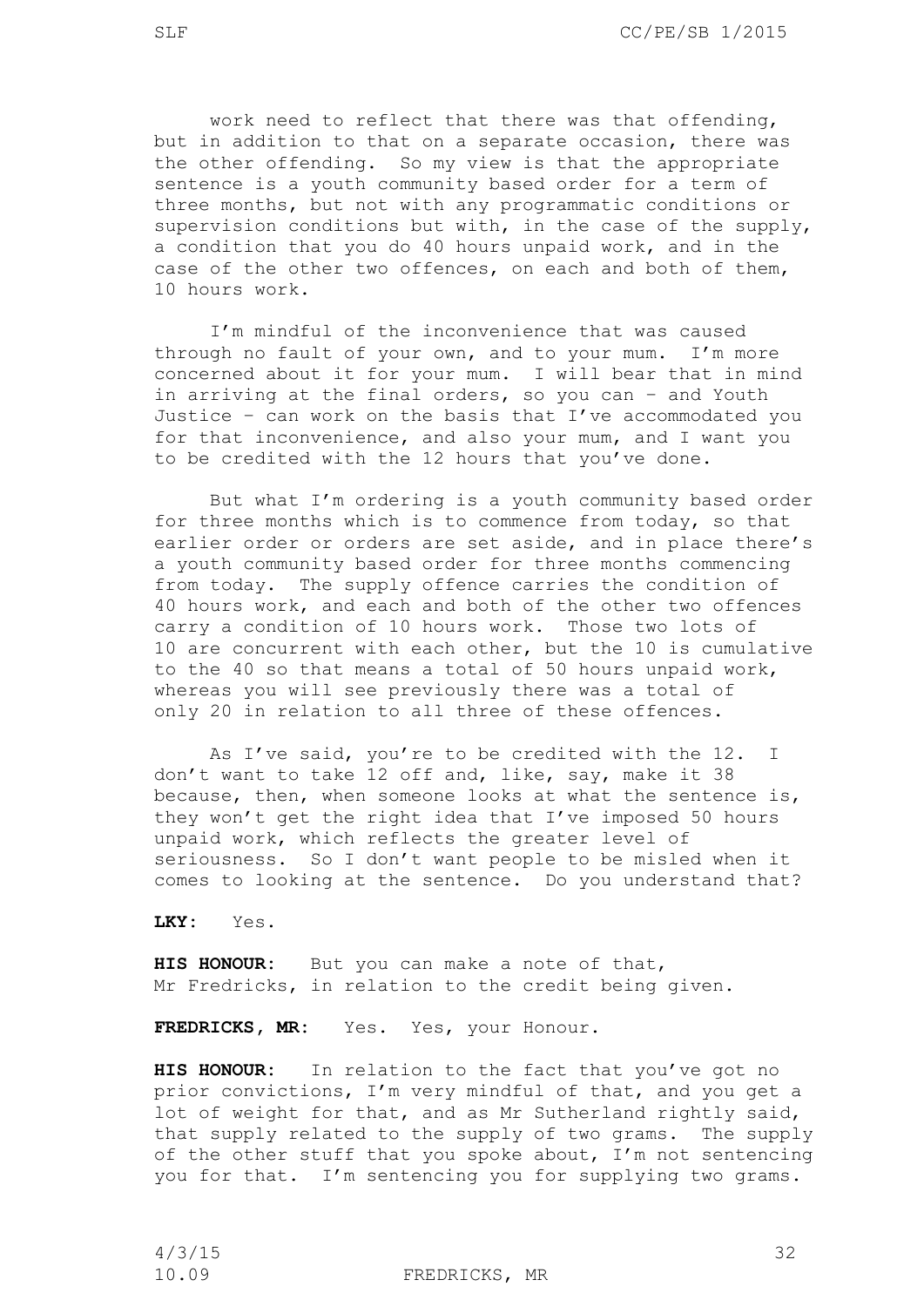Now, when it comes to give weight for you for your record and a prior good record, in your case it's diminished to some extent because it's against that background of having been engaging in this sort of conduct. Do you understand the distinction?

**LKY:** Yes.

**HIS HONOUR:** So I'm not punishing you for all of the other stuff, but I'm not giving you as much of a discount for your prior good record because you've engaged in that stuff, although not having been convicted of it. Do you understand the point of distinction?

**LKY:** Yes.

**HIS HONOUR:** All right. So now, the way is left for you to complete the work within the time, and then once you've done that, that will be the end of it, and hopefully you won't be in this system again. I think there have probably already been other peripheral orders made, so I don't need to make any of those for forfeiture and destruction and the sort; that has already happened. All right.

**SUTHERLAND, MR:** Just if I may clarify. Previously there was no conviction recorded.

**HIS HONOUR:** I will leave that as is.

**SUTHERLAND, MR:** Yes.

**HIS HONOUR:** Yes. All right. Anyone wish to raise anything?

**FREDRICKS, MR:** No.

**HIS HONOUR:** All right. Thank you.

AT 11.22 AM THE MATTER WAS ADJOURNED ACCORDINGLY